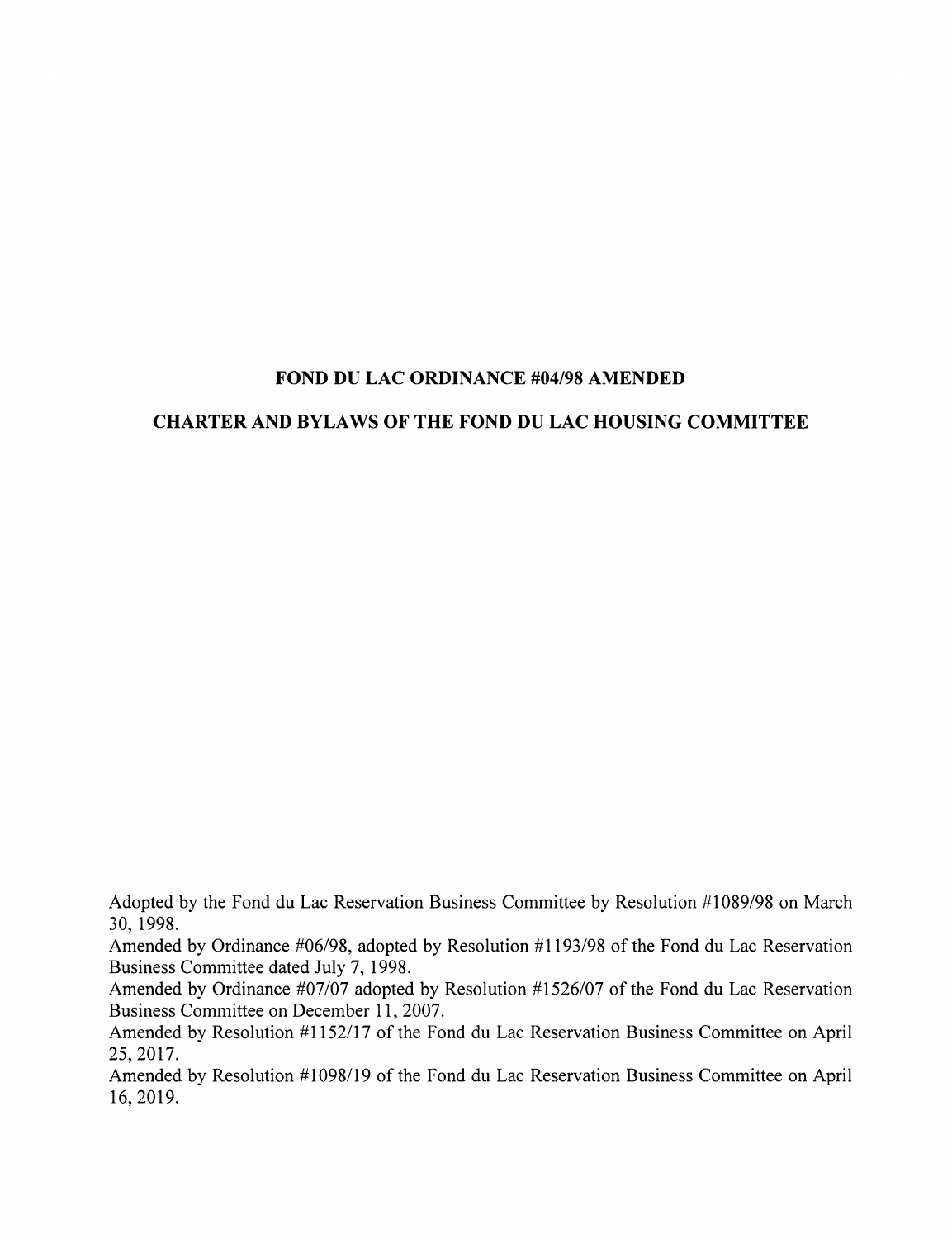#### FOND DU LAC ORDINANCE #04/98 AMENDED

## CHARTER AND BYLAWS OF THE FOND DU LAC HOUSING COMMITTEE

Pursuant to the authority reserved under the Treaty of LaPointe, 10 Stat. 1109, and as recognized by Article VI of the Revised Constitution of the Minnesota Chippewa Tribe, Section 16 of the Indian Reorganization Act, 25 U.S.C. § 476, and the Native American Housing Assistance and Self-Determination Act of 1996, 25 U.S.C. § 4401 *et seq.*, the Fond du Lac Reservation Business Committee, as the Governing Body of the Fond du Lac Band of Lake Superior Chippewa, does hereby charter the Fond du Lac Housing Committee to engage in those activities prescribed herein relating to the administration and operation of the Fond du Lac Housing Program on and near the Fond du Lae Reservation.

- 101. Name. The name of the organization shall be the Fond du Lac Housing Committee.
- 102. Purpose. The purpose of the Committee shall be to oversee the administrative operations of the Fond du Lac Housing Program, and to exercise such advisory, review and decisional authority as is speeifieally delegated under the provisions ofthis Charter.
- 103. Structure of the Fond du Lac Housing Program. The Fond du Lac Housing Program shall be organized and operated in the following manner:
	- a. Government-to-Government Matters. The Reservation Business Committee shall be responsible for all govemment-to-govemment matters relating to the operation of the Fond du Lac Housing Program between the Fond du Lac Band, the United States and any state or local governmental agency, and shall have exclusive responsibility and control over all finances of the Fond du Lac Housing Program.
	- b. General Administration. The administration of the Fond du Lac Housing Division shall be exclusively in accordance with the policies, procedures, and chain-of- command of the Reservation Business Committee, except as expressly provided under this Charter.
	- e. Housing Committee. The Housing Committee shall be responsible for the performance of such advisory, review and deeisional functions as are specifically delegated by the Reservation Business Committee pursuant to Article 108 of this Charter.
	- d. Director of Housing. The Director of Housing shall be the chief administrative officer of the Fond du Lae Housing Program, and shall be responsible for the dayto-day operations of the Program. The Housing Director shall be subject to the administrative supervision of the Fond du Lae Executive Director, except for those matters for which the Housing Director is accountable to the Housing Committee under this Charter.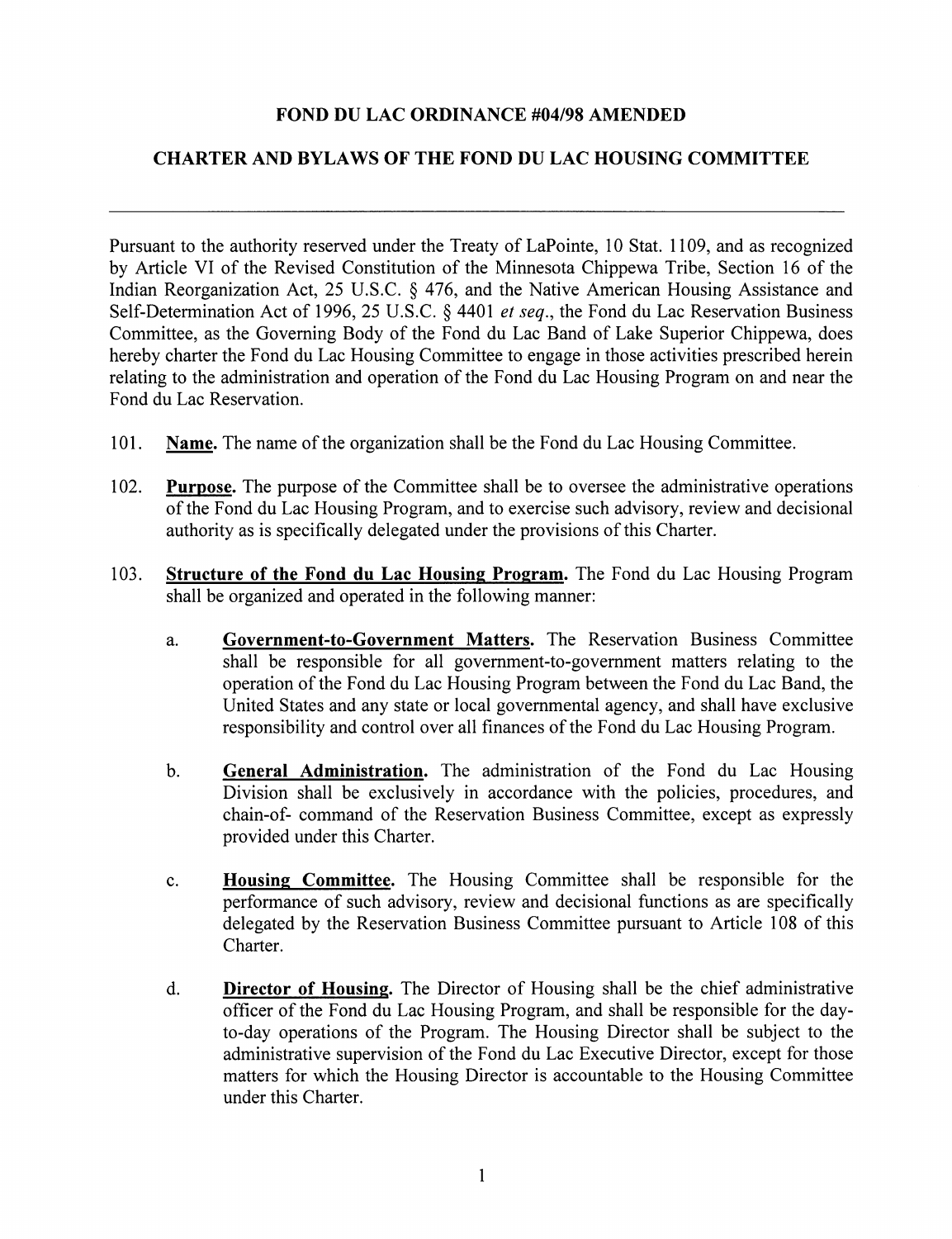- 104. Attributes. The Fond du Lac Housing Division is a subdivision of the Fond du Lac Band of Lake Superior Chippewa, and the actions taken by the Division shall be imbued with those privileges and immunities inherent to the Fond du Lac Band, except as limited herein. Nothing in this Charter shall be deemed or construed as a waiver of the sovereign immunity of the Fond du Lac Band, or to constitute consent by the Fond du Lac Reservation Business Committee or the Housing Committee to suit, except as provided herein.
- 105. Housing Committee Membership. The Housing Committee shall consist of five (5) members, who shall be appointed by the Reservation Business Committee to terms of four (4) years. The Brookston, Cloquet and Sawyer districts of the Reservation shall each be represented by at least one (1) member on the Housing Committee. The terms of members shall be staggered so as to preserve continuity of operation and purpose. The Reservation Business Committee may appoint temporary members to the Housing Committee, consistent with the provisions of this Charter, as necessary to serve out the remainder of existing terms on the Housing Committee. The Reservation Business Committee may consider the recommendations of the Housing Committee in making such appointments, and shall notify both the appointee and the Housing Committee of such appointments. All members of the Housing Committee must be enrollees of the Fond du Lac Band.
- 106. Resignation, Removal or Suspension of Housing Committee Members. A member of the Housing Committee may resign from the Committee by providing written notice of resignation to the Committee Chairperson. A member with three (3) consecutive unexcused absences shall be presumed to have resigned from the Housing Committee. A member of the Housing Committee may be removed by the Reservation Business Committee for misconduct, malfeasance, or crimes of moral turpitude. Where a member of the Housing Committee has been charged with a crime of moral turpitude, or where the Reservation Business Committee has considered reliable allegations of such conduct, the Reservation Business Committee may suspend that member until such time as that member has been exonerated of those charges or allegations. The Housing Committee may recommend removal or suspension of a Committee member to the Reservation Business Committee for any of the above-stated reasons, provided that the conduct at issue is reasonably substantiated.
- 107. **Officers.** The Housing Committee shall elect from among its members a Chairperson, a Vice-Chairperson, and Secretary, subject to the approval of the Reservation Business Committee. The Chairperson shall preside at all meetings of the Committee or, in the absence of the Chairperson, the Vice-Chairperson shall preside. The Chairperson shall have the responsibility to see that all the functions of the Housing Committee are satisfactorily conducted and shall perform all general responsibilities which are inherent to that office. The Secretary shall prepare and maintain the minutes of the Housing Committee and shall provide copies of Committee minutes to the Reservation Business Committee within ten (10) days of approval. An officer may be removed from that office by majority vote of a quorum of the Housing Committee.
- 108. Powers. The Housing Committee shall have the following powers, subject to the review and approval of the Reservation Business Committee: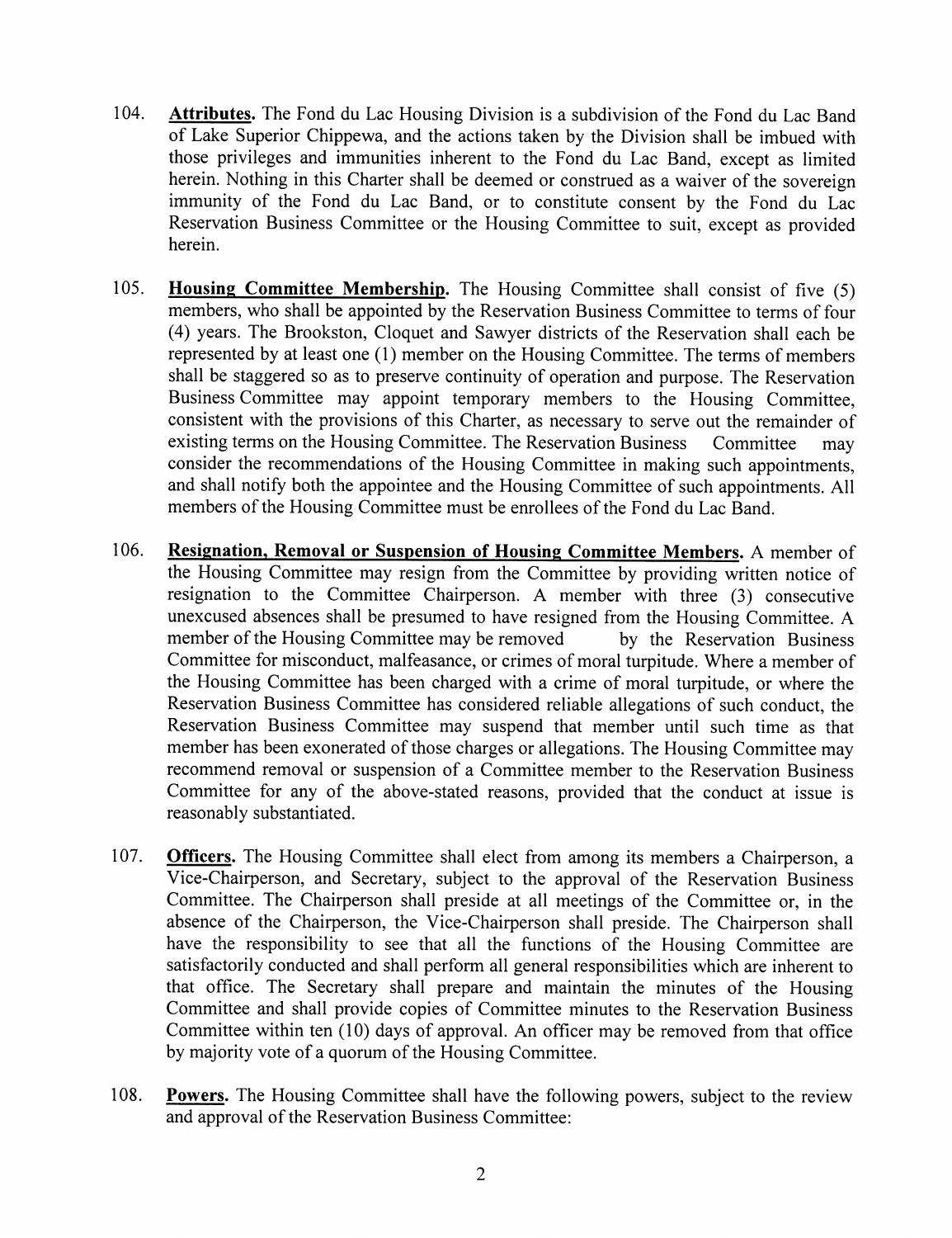- a. Establishment of Policies and Procedures. The Housing Committee shall have the authority to establish such policies and procedures as are necessary to govern the actions and proceedings of the Housing Committee, consistent with the purposes prescribed under Article 102 of this Charter, specifically including policies and procedures in the following areas:
- b. Oversight of Procedural Compliance. The Housing Committee shall review the administration of the Fond du Lac Housing Program to ensure its compliance with all procedures established by the Reservation Business Committee.
- c. Housing Performance Report. The Director of Housing shall annually develop and present to the Housing Committee the Annual Performance Report (APR) for the Housing Division. The Housing Committee shall have the authority to review and comment on the Housing Division APR prior to its presentation to the Reservation Business Committee. The fiscal records of the Housing Division shall be maintained and managed by the Fond du Lac Accounting Division, which shall follow the accepted rules of accounting and the accounting policies of the Reservation Business Committee, absent a contractual or other legal requirement to the contrary.
- d. Tenant Assignment Review. The Housing Committee shall review the Housing Division's recommendations for tenant selections and assignments of rental units to ensure that the Housing Division's selections are in accordance with the procedures and criteria established by the Reservation Business Committee, and the Housing Committee shall approve or remand the Housing Division's recommendations.
- e. **Homebuyer Selection and Assignment Review.** The Housing Committee shall review all homebuyer applications in accordance with the procedures and criteria established by the Reservation Business Committee and shall make the appropriate recommendations for selection to the Reservation Business Committee.
- f. Grievances. The Housing Committee shall serve as the Grievance Committee in reviewing the decisions of the Director of Housing and the actions or inactions of the Housing Department in applicant, tenant and homebuyer grievances, in accordance with the Grievance Procedure for Housing Owned or Administered by the Fond du Lac Housing Division, FDL Ord. #02/17, established by the Reservation Business Committee.
- g. Community Relations. The Housing Committee may speak to the Fond du Lac community on any matter relating to the Housing Program which is of concern to the community and may communicate with parents and community members as necessary to advance the purposes and interests of the Housing Program.
- 109. Meetings. All meetings of the Housing Committee shall be conducted in accordance with the following procedures and the limitations set forth under Article 112 of this Charter.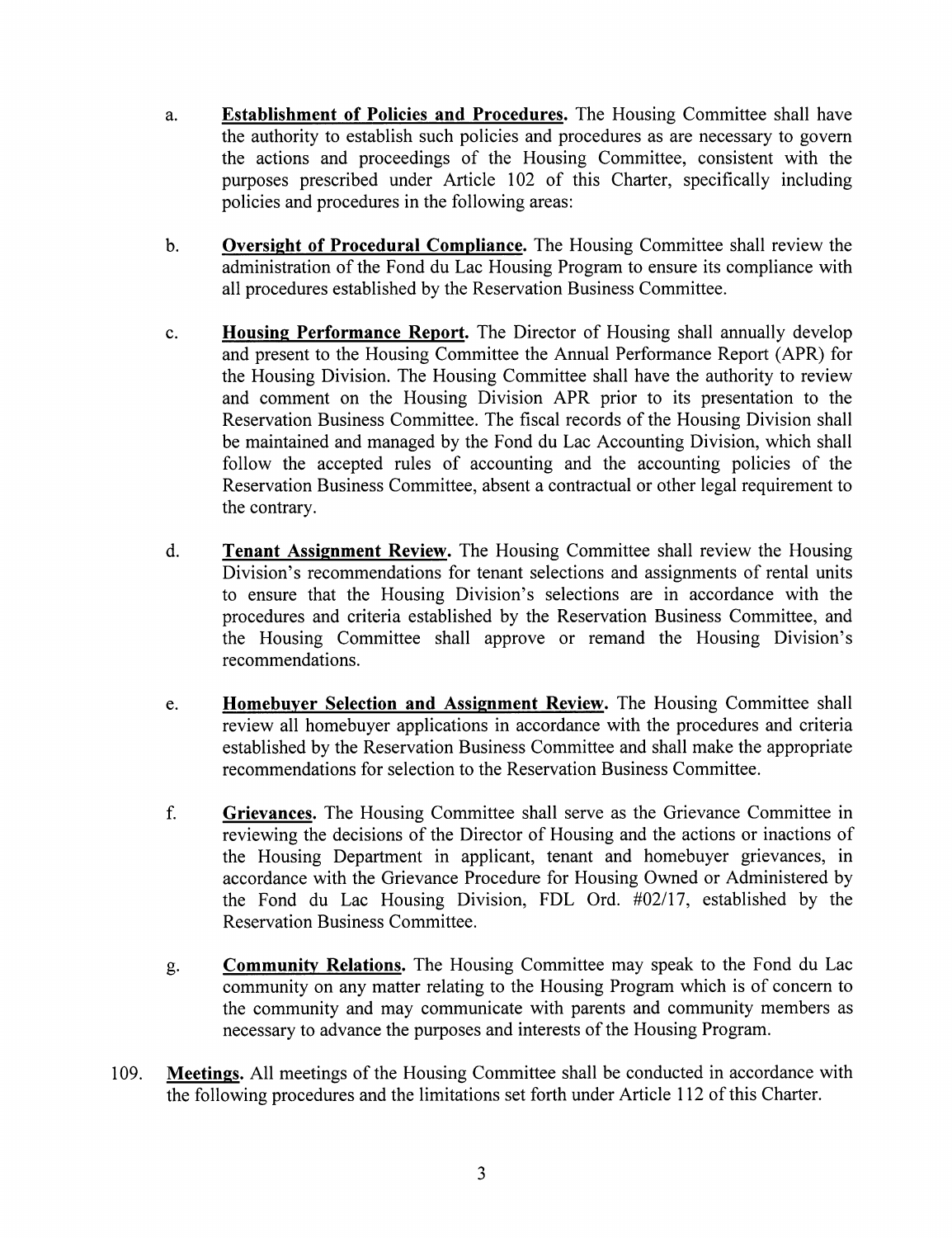- a. Regular Meetings. Regular Meetings of the Housing Committee shall be held monthly, and shall be open to the public. A written notice of a Regular Meeting must be sent to each member of the Committee by the Secretary at least five (5) calendar days prior to the meeting specifying the agenda, place, date and time of the meeting.
- b. Special Meetings. Special Meetings of the Housing Committee may be called by the Chairperson or by any three (3) members of the Committee. A written notice must be sent to each member by the Secretary at least three (3) calendar days prior to the meeting specifying the purpose, place, date and time of the meeting and shall include the names of those members responsible for calling the meeting. No business shall be conducted at the Special Meeting except as specified in the written notice.
- c. **Executive Sessions.** The Chairperson or a majority of the Housing Committee may call an executive session after a legally-convened meeting of the Committee, having established a quorum and by a majority vote of members present, for the consideration of matters of a highly sensitive or confidential nature, or for consultation with the tribal attorney relating to matters of a legal nature. Matters discussed and/or resolved in Executive Session are to be treated with the utmost confidentiality, and Committee members shall not disclose the details of Executive Sessions to unauthorized persons.
- d. **Agenda.** The Chairperson of the Housing Committee and the Housing Director shall develop a meeting agenda based upon the regular business of the Committee and issues raised by community members, staff, or other interested parties. Individuals who would like to discuss an issue with the Housing Committee shall contact the Housing Director or the Housing Committee Chairperson 7 days before a scheduled meeting in order to be added to the meeting agenda.
- e. Quorum. A quorum of three (3) members, at least one of whom shall be the Chairperson or the Vice-Chairperson, shall be necessary to conduct the business of the Housing Committee.
- f. Voting Procedures. All votes taken by the Housing Committee shall be based upon a motion duly made and seconded. No vote shall be valid unless made during a duly-convened meeting with a quorum present. A majority of voting members present and voting shall be necessary to pass or defeat a motion. Officers of the Committee, except for the presiding officer, are expected to vote on all motions. In the event of a tie vote, the presiding officer shall cast the deciding vote.
- 110. **Subcommittees.** The Housing Committee may establish standing or ad hoc subcommittees from its membership to address specific issues or projects.
- 111. Limitations. The following limitations shall apply to members of the Housing Committee in carrying out Committee functions: